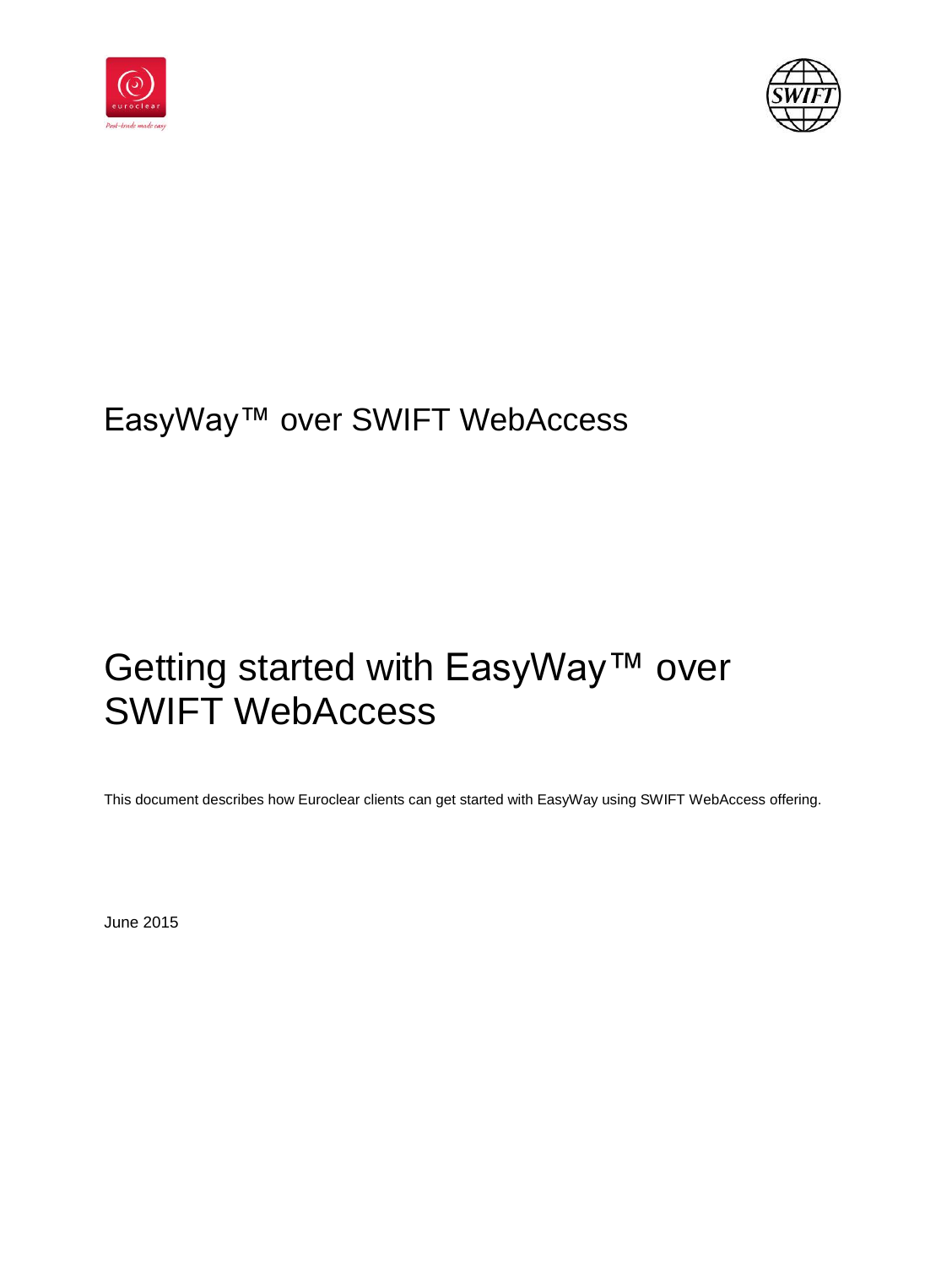# **Table of Contents**

| $\mathbf 1$    |                  |  |  |
|----------------|------------------|--|--|
|                | 1.1              |  |  |
|                | 1.2 <sub>1</sub> |  |  |
| $\overline{2}$ |                  |  |  |
| 3              |                  |  |  |
|                | 3.1              |  |  |
|                | 3.2              |  |  |
|                | 3.3              |  |  |
|                | 3.4              |  |  |
| 4              |                  |  |  |
|                | 4.1              |  |  |
|                |                  |  |  |
|                |                  |  |  |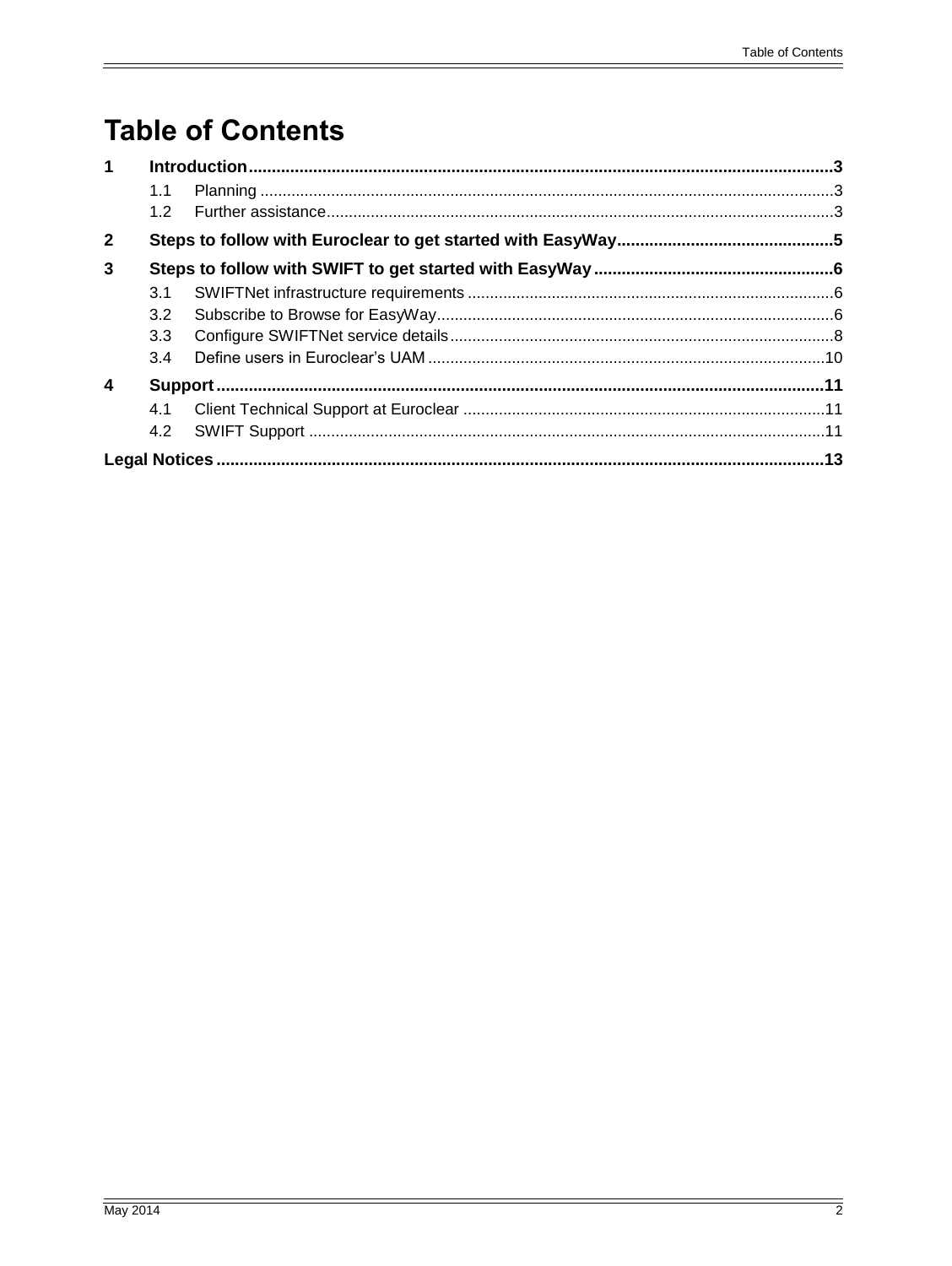# <span id="page-2-0"></span>**1 Introduction**

### **Getting started**

This document describes how Euroclear clients can get started with EasyWay using SWIFT's enhanced Browse offering, now called SWIFT WebAccess. EasyWay is a new web-based tool to access Euroclear Bank services.

EasyWay offers you a unique level of operational control so you can manage your risks better and perform tasks quicker and more efficiently. More information about Euroclear's EasyWay can be found on the Euroclear web site. Institutions using EasyWay over SWIFTNet can choose between two supported authentication methods:

- a SWIFT-provided personal token per end-user
- the (existing) SWIFT infrastructure (Alliance Web Platform) and a certificate per end-user on HSM

More information is provided in this document for each option.

### **Assumptions**

To be able to use EasyWay over SWIFTNet, you must fulfil the following criteria:

- You are a Euroclear client.
- You are a SWIFT customer who already has the necessary SWIFTNet infrastructure in place to use a SWIFT WebAccess service.
- You are a SWIFT customer registered on www.swift.com for online ordering.

To subscribe to EasyWay over SWIFTNet, you must subscribe with:

- Euroclear: for the use of EasyWay
- SWIFT: for the use of SWIFT WebAccess as access channel for the application.

Even if you are already subscribed to EasyWay we still advise you to read this document because it contains information on configuration settings. You can skip the sections related to subscription as you do not need to subscribe again for the service – your existing registration information remains valid.

## <span id="page-2-1"></span>**1.1 Planning**

The full subscription process can take between 2 and 3 weeks.

## <span id="page-2-2"></span>**1.2 Further assistance**

Customers who want to join EasyWay should contact either the Euroclear or the SWIFT account manager if more details are required over and above those provided in this document, or if you do not have the required SWIFTNet infrastructure.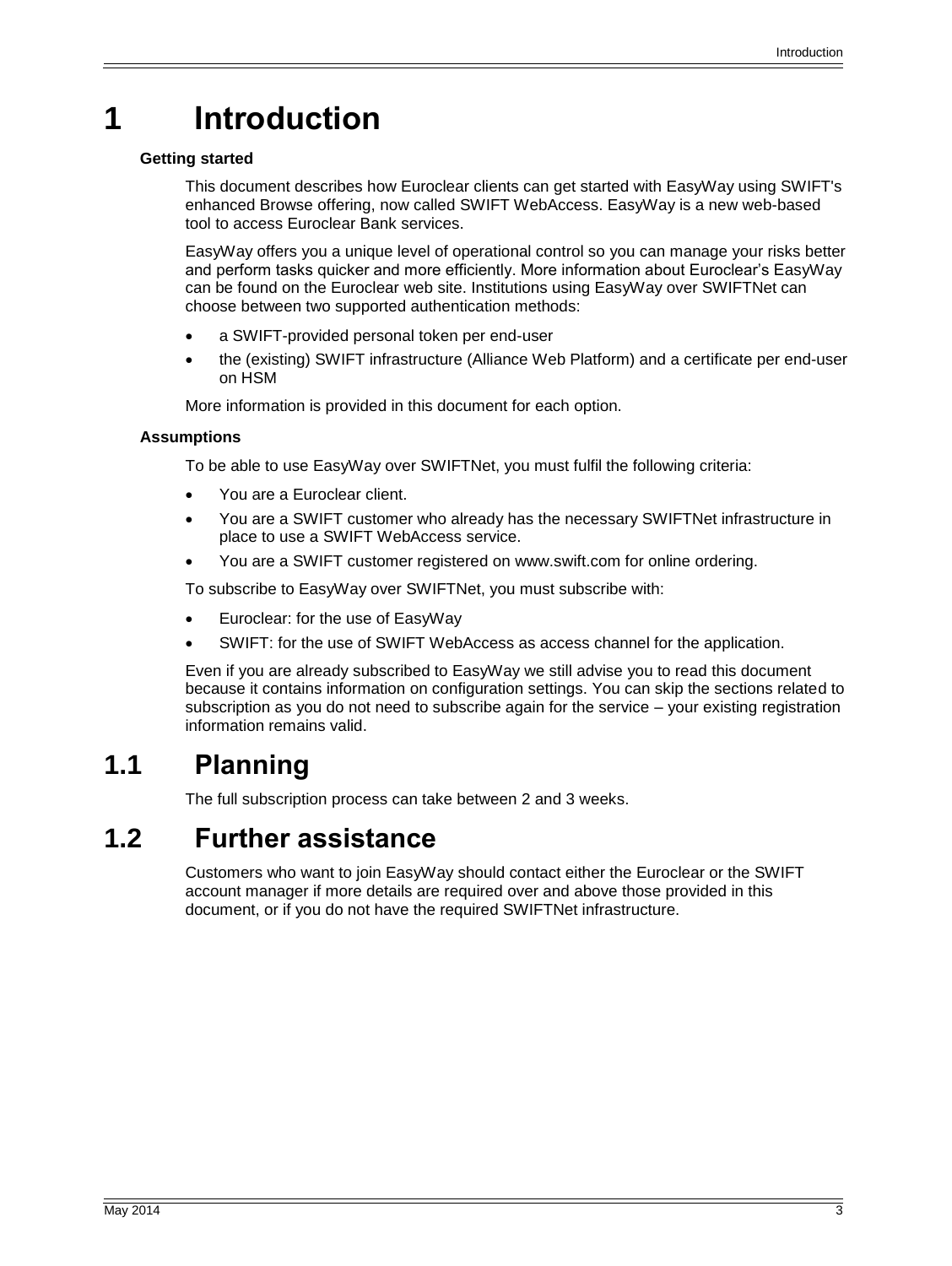# **1.3 Documentation**

SWIFT Documentation referred to in this document can be found on the User Handbook [Online:](https://www2.swift.com/uhbonline/books/hub/home.htm)

- Connectivity Packs [\(link\)](https://www2.swift.com/go/book/book32012/book32012/html)
- SWIFT WebAccess Configuration Guide [\(link\)](https://www2.swift.com/go/book/book97189/book97189/html)
- Network Access Control Guide [\(link\)](https://www2.swift.com/go/book/book24088/book24088/html)
- Network Configuration Tables Guide [\(link\)](https://www2.swift.com/go/book/book37438/book37438/html)
- Getting started with your Personal Token [\(link\)](https://www2.swift.com/go/book/book126508/book126508/html)

Euroclear documentation referred to in this document can be found on:

[my.euroclear.com/ebeasyway](https://my.euroclear.com/easyway)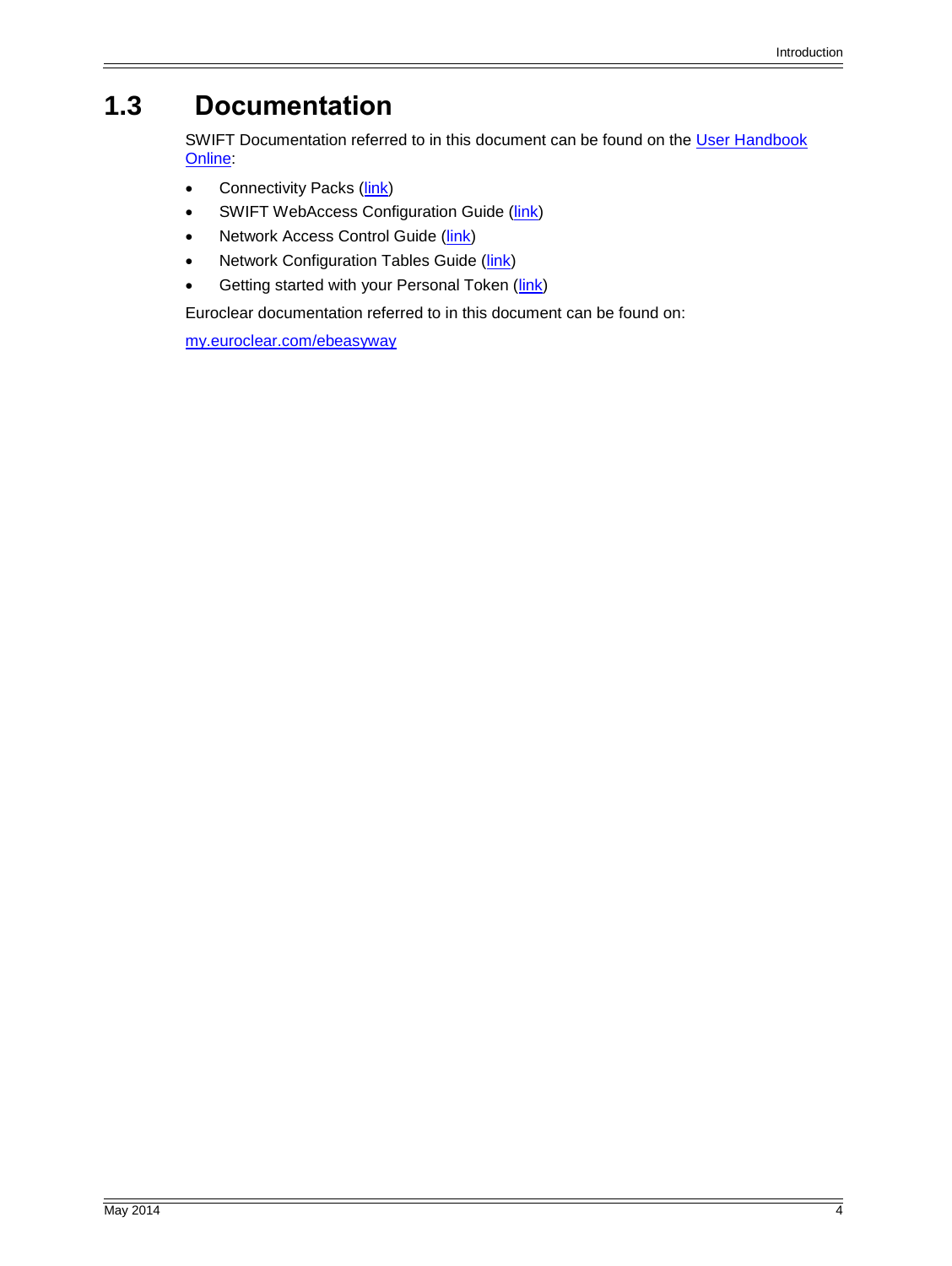# <span id="page-4-0"></span>**2 Steps to follow with Euroclear to get started with EasyWay**

You can subscribe to EasyWay by filling out either of the following forms available on <https://my.euroclear.com/ebeasyway>

- e-Form eEB\_CC5
- paper form RG 592

Return these forms to [client.data.management@euroclear.com.](mailto:client.data.management@euroclear.com)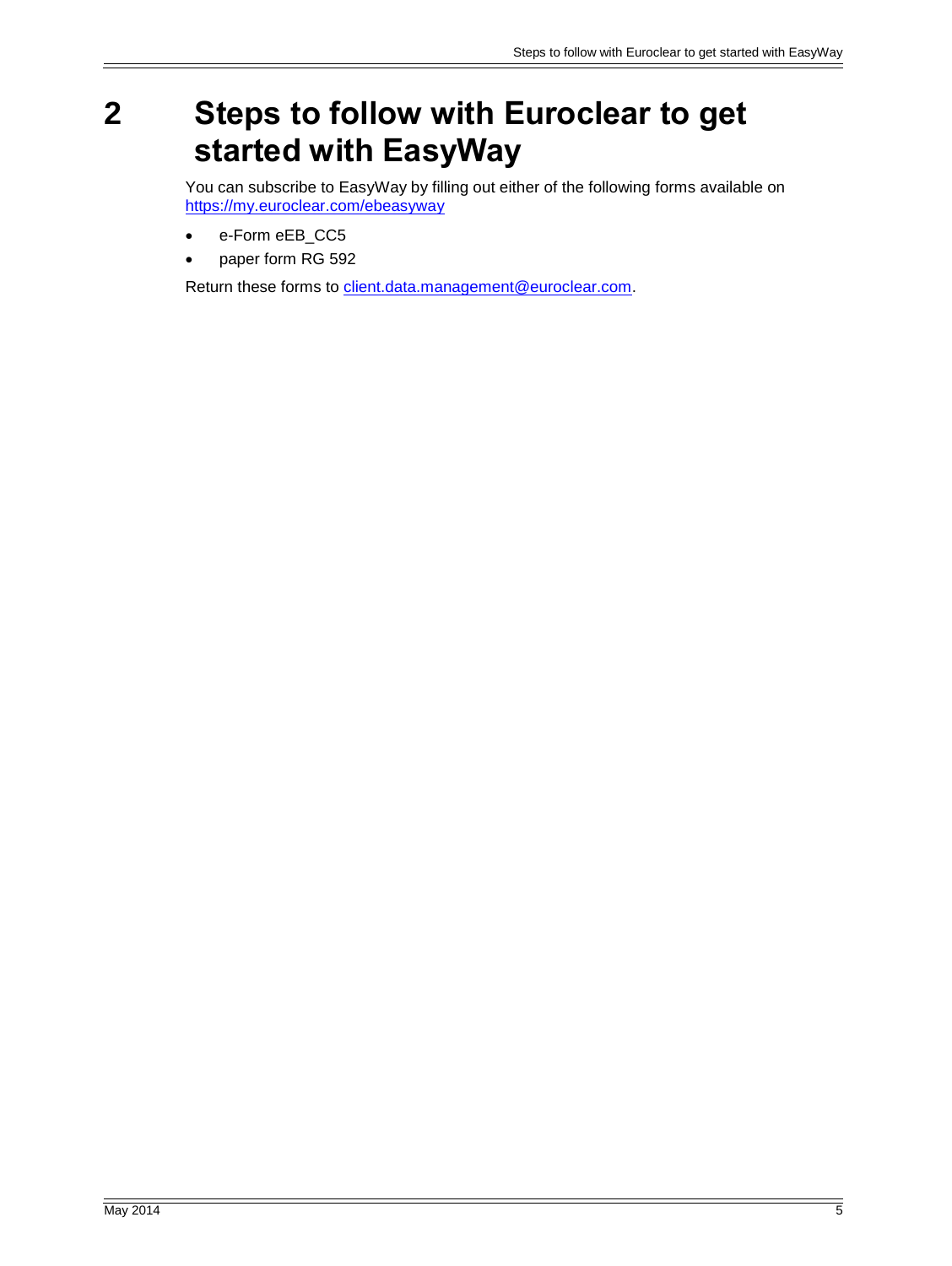# <span id="page-5-0"></span>**3 Steps to follow with SWIFT to get started with EasyWay**

- 1. Evaluate your SWIFTNet infrastructure requirements.
- 2. Subscribe to SWIFT WebAccess for EasyWay.
- 3. Configure your SWIFTNet infrastructure for EasyWay over SWIFT WebAccess in your institution.

If your institution will use personal tokens for user authentication, then order personal tokens from SWIFT using [this link.](http://www.swift.com/ordering/old_ordering_configuration/existing_customers/43718/security/register/personal_tokens.page?) See the section on security [\(further in this document\)](#page-8-0) for more details on users and user certificates.

## <span id="page-5-1"></span>**3.1 SWIFTNet infrastructure requirements**

## **3.1.1 Connectivity**

One of the three SWIFT connectivity packs (Alliance Connect Bronze, Silver, or Gold) is necessary to use EasyWay. For pilot testing, it is recommended to have a minimum of 512 Kbps bandwidth available per end user, with a minimum of 2 Mbps with 30 concurrent users. This figure may be revised for use of the Live service. For multiple concurrent users or depending on your frequency of use, more bandwidth may increase performance. Please ensure adequate bandwidth in line with the above recommendations.

**Note**: The recommendations provided are to ensure optimal response times with a normal frequency of use. A lower bandwidth can work but will impact the response times.

To see if your lines are correctly sized for your expected traffic, you can look in the ["Connectivity Packs"](https://www2.swift.com/go/book/book32012/book32012/html) document or ask your SWIFT account manager to assist you.

## **3.1.2 SWIFT software**

For institutions that will **store user certificates on their existing (HSM) infrastructure:**

- An Alliance Web Platform access is required for each user. (or Alliance WebStation, till end 2015 only)
- Alliance Gateway is required at your institution. Make sure to validate the number of concurrent users as defined in your Alliance Gateway license and if required upgrade the license.
- A web browser: Internet Explorer 8 or 9 with SSL 3.0 and Java Script enabled, and a screen resolution of 1024x768 or higher

For institutions that will **store user certificates on personal tokens**:

- Personal tokens from SWIFT
- Personal token driver software (to be installed on each end user workstation)
- A web browser: Internet Explorer 8 or 9 with SSL 3.0 and Java Script enabled, and a screen resolution of 1024x768 or higher

## <span id="page-5-2"></span>**3.2 Subscribe to SWIFT WebAccess for EasyWay**

**Note**: if you are already subscribed to the service, you can skip this section.

### **Important**:

To subscribe to an EasyWay Live service, first agree with your Euroclear account manager to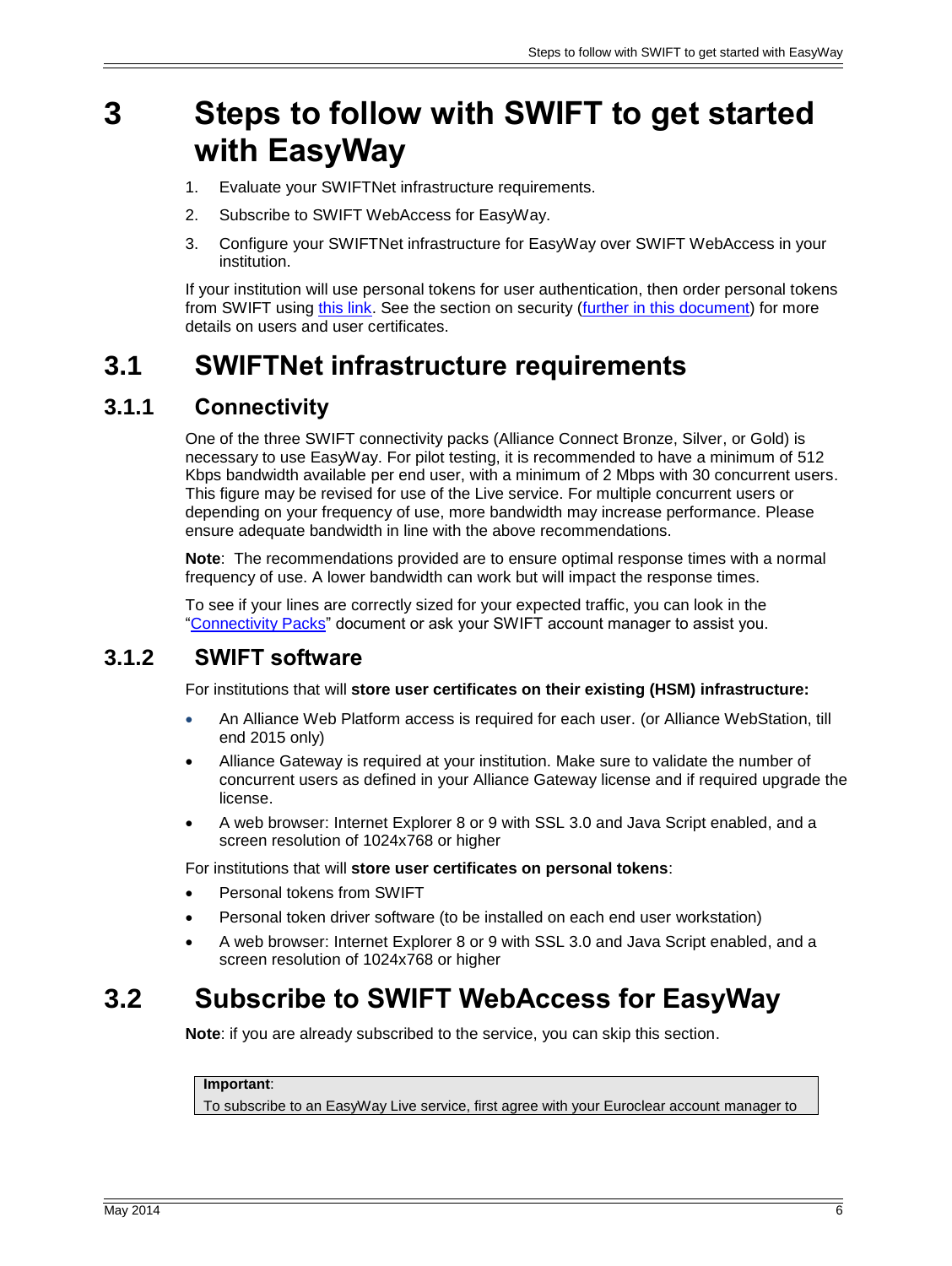which of the three EasyWay browse services you should subscribe.

- To join EasyWay, your institution must subscribe to one of the Live services through the online ordering forms on [http://www.swift.com/ordering/.](http://www.swift.com/ordering/index.page?) If you are new to e-ordering, then please see [SWIFT Ordering: How it works.](http://www.swift.com/ordering/old_ordering_configuration/how_e_ordering_works.page?)
- You must be logged in as a user before you can complete the subscription form.
- The links to the service subscription forms are:
	- <http://www.swift.com/>
		- o Ordering
		- o Order products and services
		- o Under E category, select Euroclear Group, Services.<br>○ Select subscribe to EasyWay
		- Select subscribe to EasyWay
		- o Under Subscription to EasyWay <select one of the following services, as agreed with Euroclear>
			- o Subscribe to EasyWay Browse1 (Live)
			- o Subscribe to EasyWay Browse2 (Live)
			- o Subscribe to EasyWay Browse3 (Live)

**Note:** to know which browse live service you can use, please contact the Euroclear Certification team via [CAC@euroclear.com](mailto:CAC@euroclear.com)

- Sections of the subscription form:
	- To make the form easier to complete, it is highly recommended that the default values provided on the form are used. If these values are not sufficient, then advanced form options exist but are more complex to complete. Mandatory fields marked with an orange triangle must be completed, but the other fields are optional.
	- Step 1: Complete the subscription form as follows:

|         | Registered customer<br>information                | The fields are already populated by default. Nothing to<br>complete.                                                           |
|---------|---------------------------------------------------|--------------------------------------------------------------------------------------------------------------------------------|
|         | 2 Order information                               | Complete order information and your order reference.                                                                           |
| 3       | Institution that you order<br>for                 | Enter the Institution BIC that you order for.                                                                                  |
| $\vert$ | Preferred implementation<br>date                  | Leave provided value or select from drop-down list. (one of<br>the Allowable Downtime Windows (ADW) published on<br>SWIFT.COM) |
| 5.      | <b>WebAccess Closed User</b><br>Group information | Leave provided values.                                                                                                         |

- Step 2: Once the form is completed, you can <save as draft> or <submit> for validation.
- Step 3: Once the form is validated, you can <accept> to submit the order for processing. You will receive an order reference.
- You can track progress of your order on: www.swift.com > Ordering > Order tracking > [Track your orders.](https://www2.swift.com/ott/)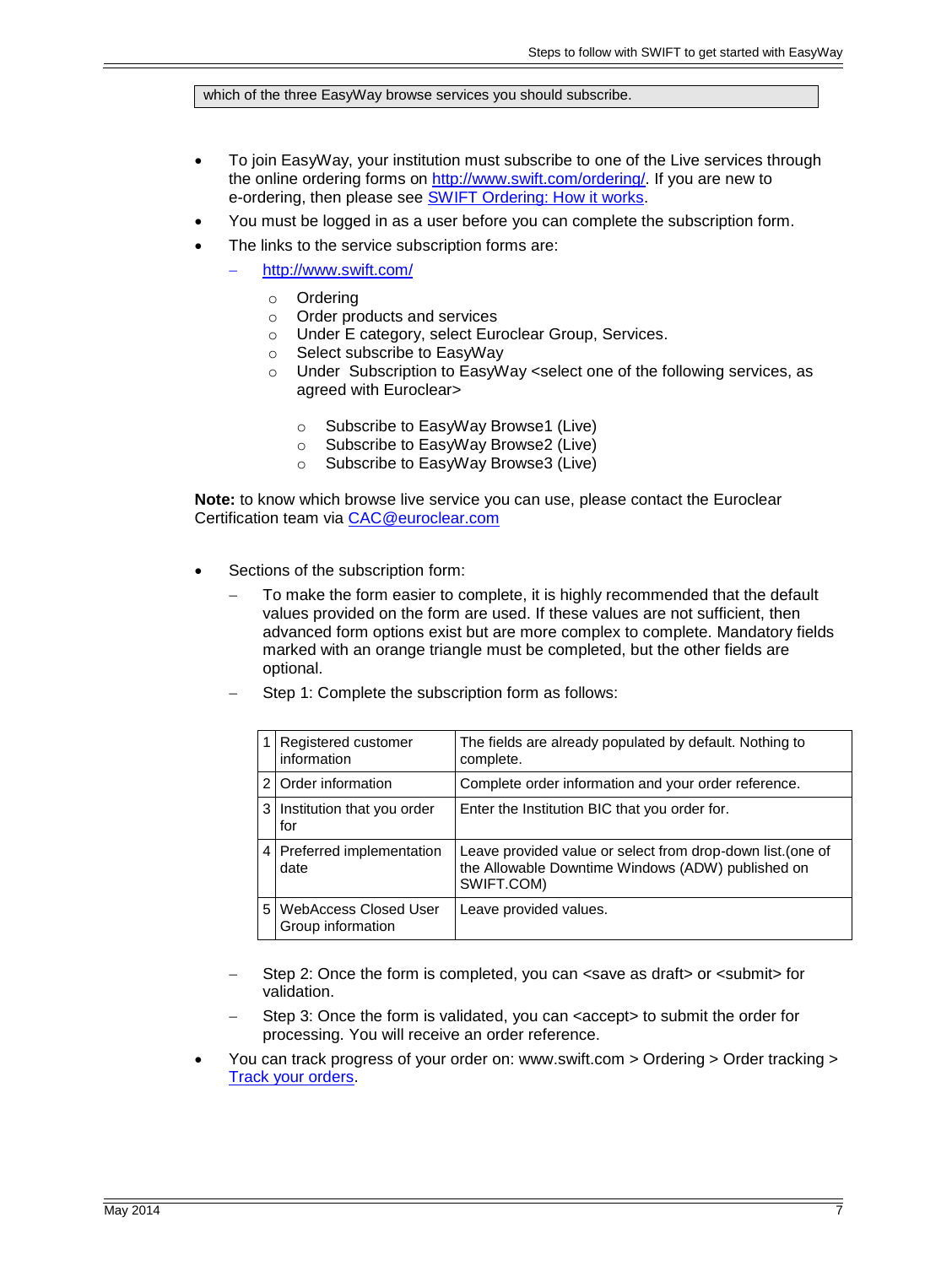## **3.2.1 What happens after the subscription form has been submitted?**

### **Validation**

SWIFT End-to-End Ordering further validates the form. If the form is correct, then it will be submitted to Euroclear for approval. If the form needs corrections, then End-to-End Ordering will inform you.

### **Approval**

The Service Administrators at Euroclear will be requested to approve your subscription. The information on the subscription form will also allow them to schedule the activation of a link within their systems.

At this point Euroclear will match your subscription form with the information received from SWIFT. Your contact persons for the SWIFT infrastructure and for the communications setup with Euroclear could be different people. Therefore, we ask your permission to exchange contact details between the two institutions to speed up and ease the process.

## **Provisioning**

Once the subscription is approved, End-to-End Ordering will plan the provisioning of your request on SWIFTNet. The provisioning should take place within 2 weeks.

## <span id="page-7-0"></span>**3.3 Configure SWIFTNet service details**

Once the provisioning is completed, you must configure your interface software to access the services, your SWIFTNet user(s), and the SWIFT PKI certificates which they will use to individually authenticate on the application.

## **3.3.1 Configure your network and SWIFTNet interface software for WebAccess**

If your institution is not yet using a SWIFT WebAccess (or Browse) service, then you must first configure your network and software to be able to use a SWIFT WebAccess service. This process is described in the SWIFT WebAccess [Configuration Guide.](https://www2.swift.com/go/book/book97189/book97189/html) This guide also refers to the Network Access Control Guide and the Network Configuration Tables Guide, which you will need to configure your network and firewall(s).

Similarly, make sure that the SWIFT Identify Services are reachable. See the connection details for the Browse Identity Service in the [SWIFTNet Production Network](https://www2.swift.com/go/book/book37438/divd37461/html) section of the Network Configuration Tables Guide. This applies both to users who use HSM-based certificates and to users who use personal tokens.

## **3.3.2 Configure your SWIFTNet interface software for EasyWay via SWIFT WebAccess**

Add one of the following URLs to your browser, or WebStation / Web Platform in case of HSM users:

| <b>Service</b> | <b>Service Name</b>       | <b>URL</b>                                                      | <b>DNS GUA IP</b> |
|----------------|---------------------------|-----------------------------------------------------------------|-------------------|
| Test           | EasyWay<br>Browse (Test)  | https://euroclear-easyway-pre-d1.browse.swiftnet.sipn.swift.com | 149.134.1.42      |
| Live           | EasyWay<br>Browse1 (Live) | https://euroclear-easyway-d1.browse.swiftnet.sipn.swift.com     | 149.134.1.47      |
| Live           | EasyWay<br>Browse2 (Live) | https://euroclear-easyway-d2.browse.swiftnet.sipn.swift.com     | 149.134.1.48      |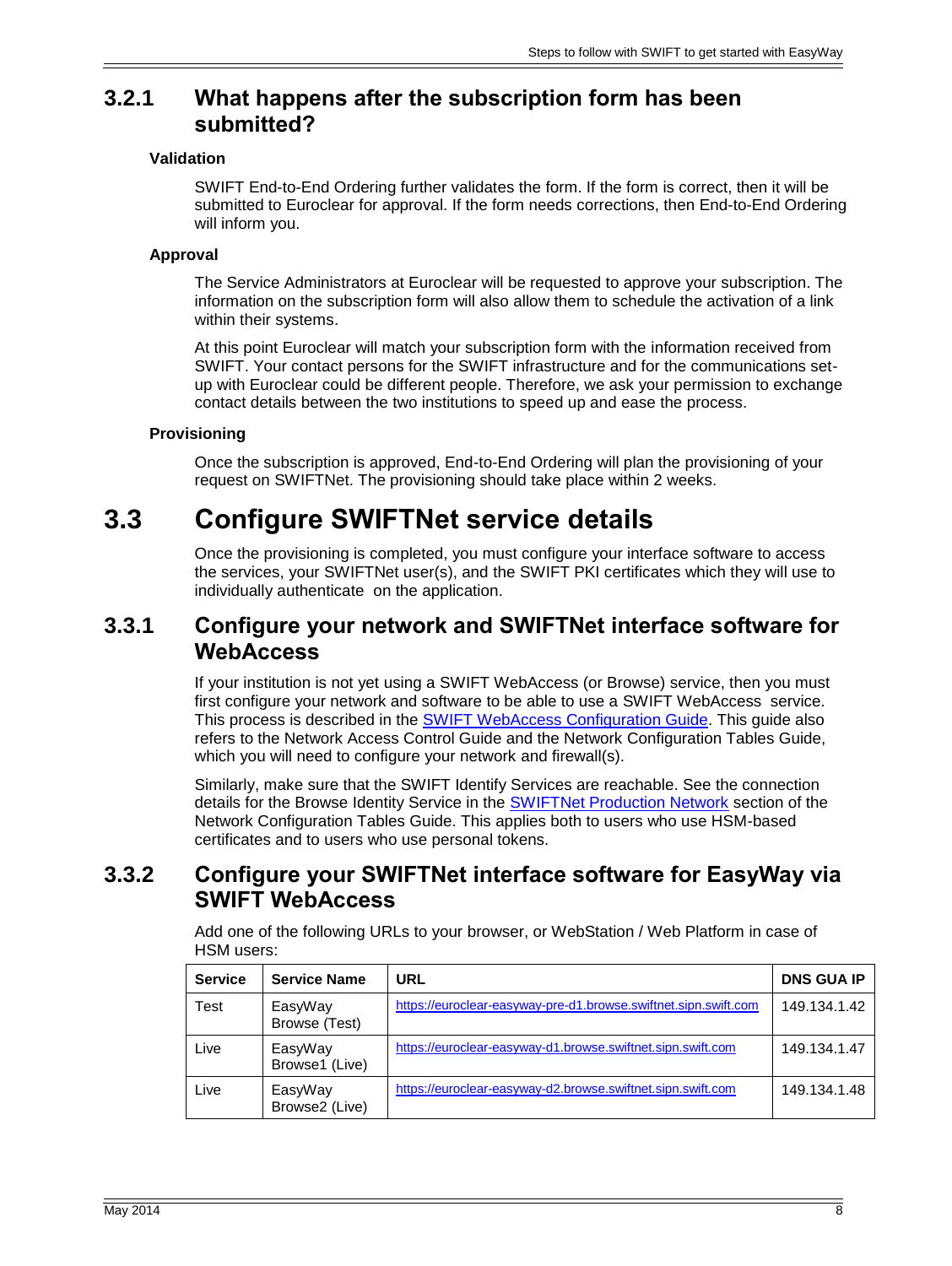| ∟ive | EasyWay        | https://euroclear-easyway-d3.browse.swiftnet.sipn.swift.com | 149.134.1.49 |
|------|----------------|-------------------------------------------------------------|--------------|
|      | Browse3 (Live) |                                                             |              |

## <span id="page-8-0"></span>**3.3.3 Users and SWIFT PKI certificates**

Euroclear requires that each end-user is personally identified to the EasyWay application. This means that each physical person that accesses the application must use a personal SWIFT PKI certificate. The Security Officers of the participants must ensure that each certificate DN (distinguished name) contains the name of the end-user. Valid examples are: cn=john-doe,o=bankbebb,o=swift Of cn=john-doe,ou=easyway,o=bankbebb,o=swift.

This can be achieved in the following ways:

- For institutions that decide to store the certificates on their HSM:
	- Ensure that there is a one-to-one mapping between an end-user and his or her certificate on the HSM.
	- Ensure that each user uses his or her personal certificate when accessing the EasyWay browse application using Alliance WebStation or Alliance Web Platform.
	- Two types of certificates can be used:
		- Personal HSM certificates (recommended)
		- Business certificates on HSM
- For institutions that decide to use personal tokens:
	- Ensure that each user has his or her own personal token
	- Ensure that the token drivers are installed on each user's workstation.

Ensure that these users have activated their token (see below)SWIFT provides a document [Getting started with your personal token](https://www2.swift.com/go/book/book126508/book126508/html) that describes the process of defining users, installing the driver and activating tokens. This manual is available on the [User Handbook Online.](https://www2.swift.com/go/book/book126508/book126508/html) It can also be found, together with the required token driver and an installation guide, using [this link.](http://www.swift.com/products_services/swift_certificate_centre_getting_started?rdct=t)

Personal tokens can be ordered using [this link.](http://www.swift.com/ordering/old_ordering_configuration/existing_customers/43718/security/register/personal_tokens.page?)

While SWIFT highly recommends the use of named certificates for end-to-end traceability of users' operations, it is possible to use another schema for EasyWay because Euroclear allows the institution's administrators to register the identity of the end-users directly in their UAM system. In this case, customers may use business certificates stored on HSM for which the DN does not include the name of the end-user. The customer administrators will then need to register in UAM the identity of each end-user and associate it with the DN of their SWIFTNet certificates. Note that, even with this schema, each user requires an individual certificate; certificates cannot be shared amongst users.

## **3.3.4 Configure SWIFTNet users through O2M**

Ensure each end-user has an individual certificate

The customer's SWIFTNet security officers must provide end-users that do not have a SWIFTNet certificate yet with an individual certificate. The end-user must be registered and set up for certification through O2M.

Assign RBAC roles to the end-user certificates

To access the service, the Security Officer of the participant must ensure that the default RBAC role (access\_to\_easyway) is assigned to end-users through the SWIFTNet Online Operations Manager (O2M) tool.

Federate users' credentials

For an end-user with several certificates stored on different HSM clusters, security officers can federate the different DNs through O2M. With this, O2M will ensure that,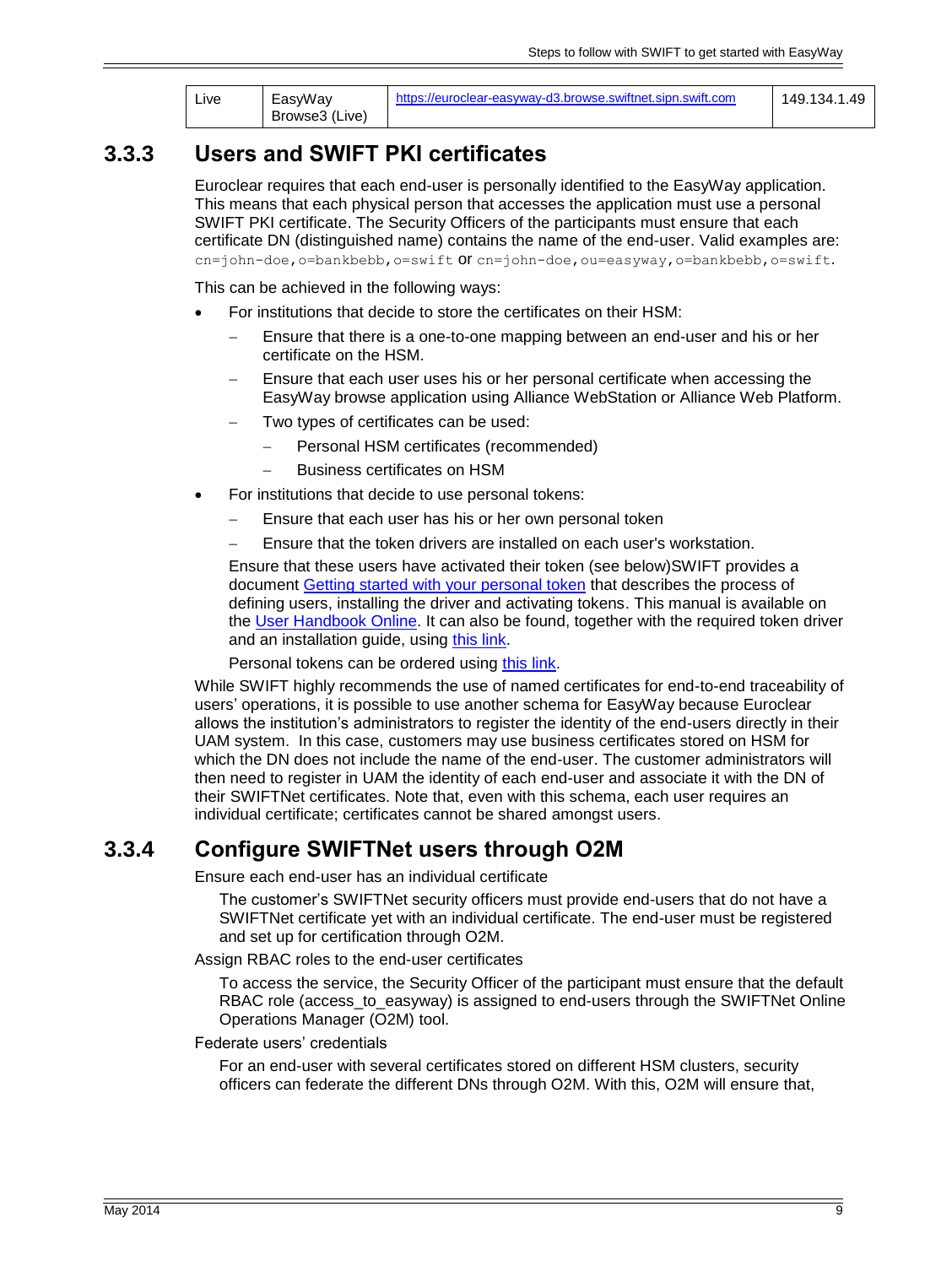when updated, the RBAC roles are kept synchronized across the different certificates of the user.

## <span id="page-9-0"></span>**3.4 Define users in Euroclear's UAM**

When Euroclear has matched the two subscriptions, they will distribute the rights to create users that can use SWIFT tokens in UAM to your administrator users.

The administrator will:

- Create new users or update existing users.
- Specify the corresponding SWIFT Distinguished Name in UAM, which will link the user identification in SWIFT with the one used in Euroclear.
- Distribute the functions that give access to the Euroclear EasyWay service or to specific roles within this service, and specify for which accounts the functions can be exercised.

More information can be found in the EasyWay Technical Administration guide available on [my.euroclear.com/ebeasyway](https://my.euroclear.com/easyway)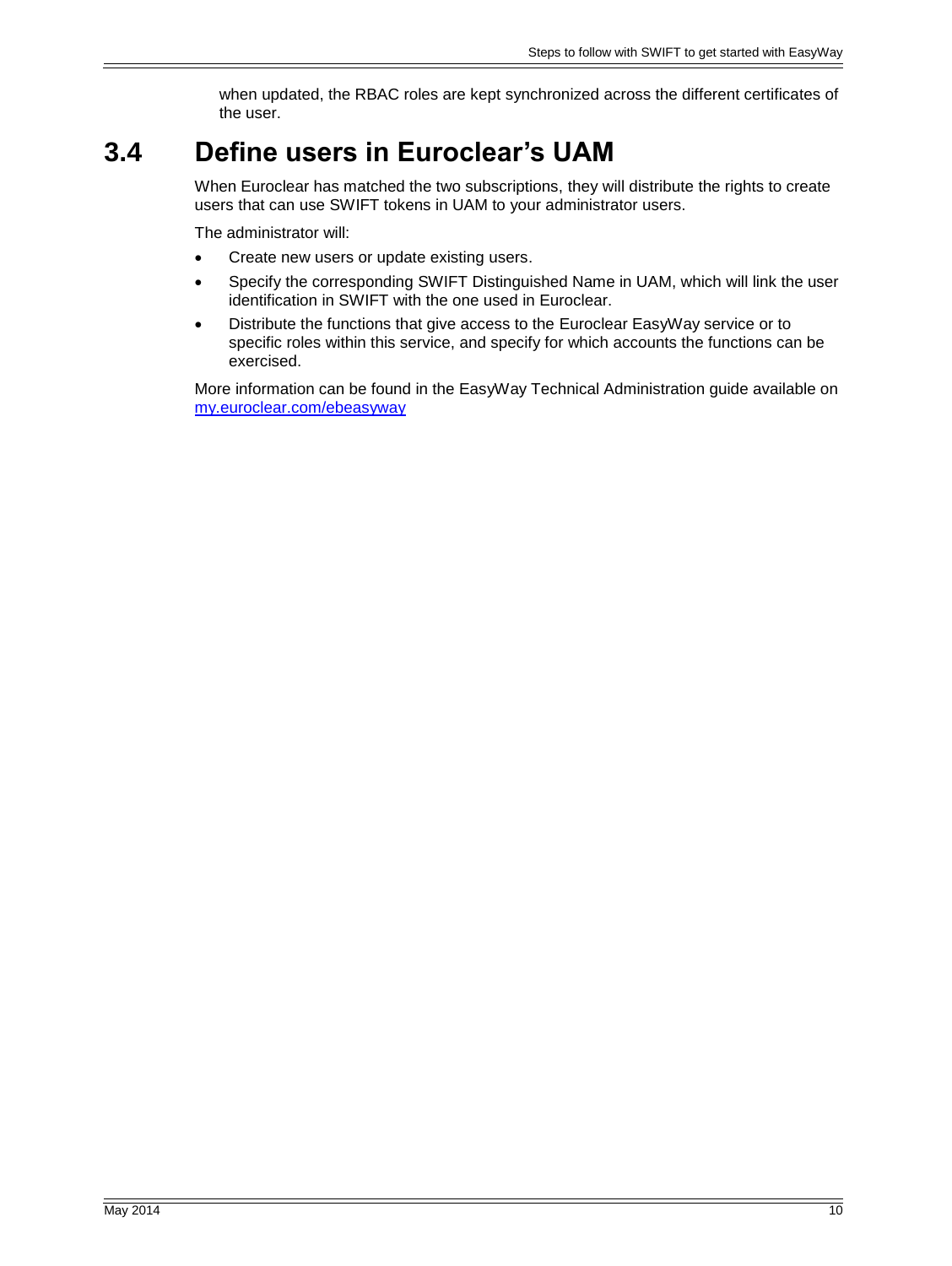# <span id="page-10-0"></span>**4 Support**

## <span id="page-10-1"></span>**4.1 Client Technical Support at Euroclear**

The Euroclear Client Technical Support team can be contacted on business days, from 08:00 until 20:00 Brussels time:

- E-mail: [connectivity@euroclear.com](mailto:connectivity@euroclear.com)
- Telephone: +32 (0)2 3261433

There is also a watch duty outside business hours.

For technical support, you can also contact a local Euroclear branch or representative office in their specific time zones:

- Hong Kong Branch +852 3966 5555
- Local representative offices
	- New York: +1 646 8355404
	- Tokyo: +81 (0)3 350637
	- London: +44 (0) 20 72832992

## <span id="page-10-2"></span>**4.2 SWIFT Support**

#### **Commercial support**

Your SWIFT regional office contact information can be found on www.swift.com: [http://www.swift.com/about\\_swift/company\\_information/offices](http://www.swift.com/about_swift/company_information/offices)

#### **SWIFT ordering and administration support**

If you require assistance with completing SWIFTNet ordering forms, please contact a commercial administrator in your region. For more information, see www.swift.com > Products & services > [Sales contacts.](http://www.swift.com/solutions/sales_contacts.page)

#### **Technical support – online**

To find all contact information for SWIFT support, go to www.swift.com > Support > Support services > [Contact support.](http://www.swift.com/support/support_contacts.page)

Registered SWIFT users can receive 24-hour support through the Case Manager. With this tool, you can easily report, update, and monitor the status of cases. SWIFT advises that you use online support as your main communication channel with SWIFT's regional support centres. If your problem is urgent, then do not hesitate to contact SWIFT by telephone.

#### **Technical support – telephone**

Please have your support registration number and, if appropriate, the reference of your case readily available before calling the support centre. In this way, you can benefit from a faster and more personalised support service.

#### **European Customer Support Centre**:

- Telephone: +31 71 582 2822
- Fax: +31 71 581 2645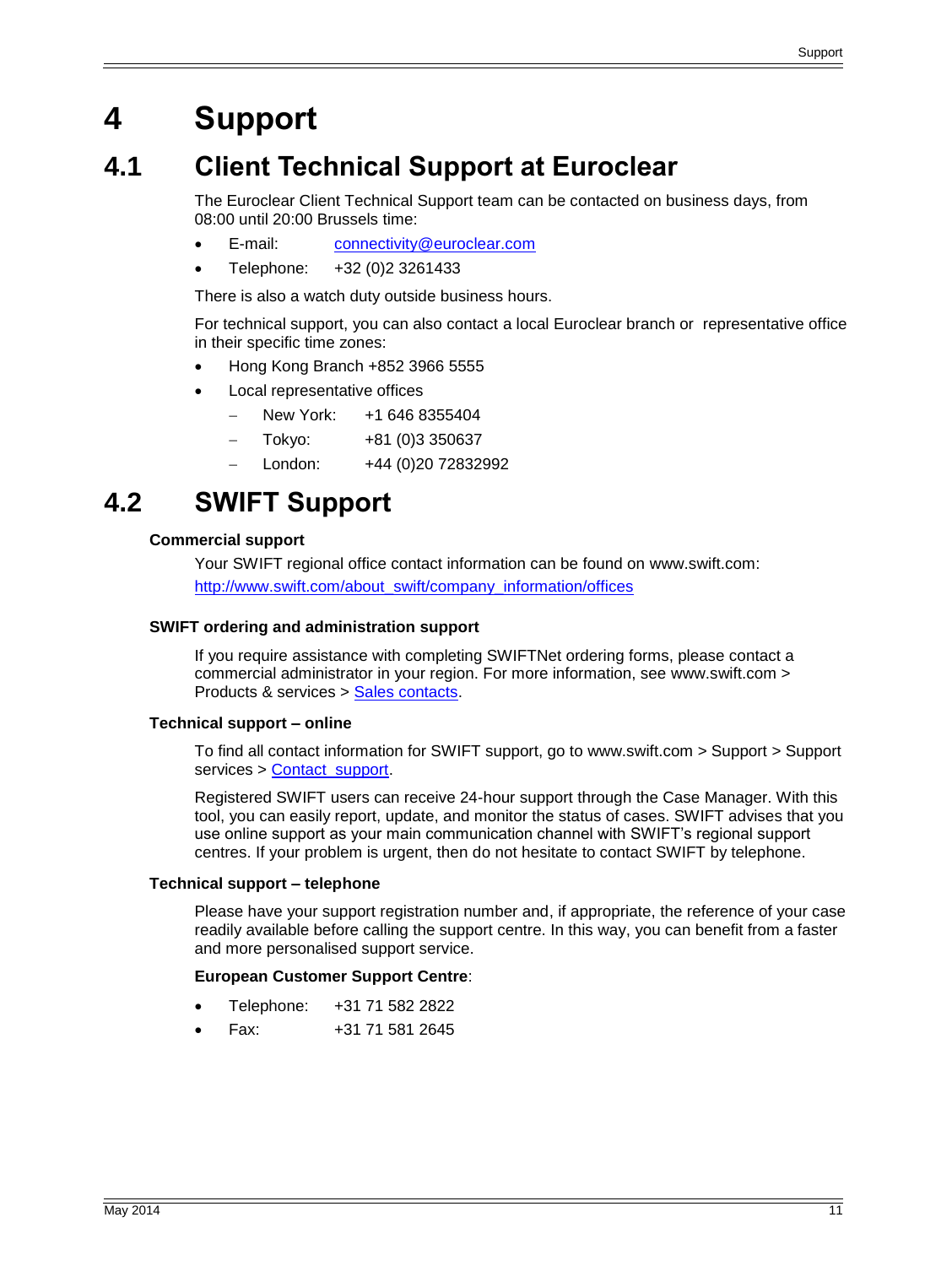#### **Technical support – e-mail**

Additional information on an existing open case can also be sent by e-mail to support@swift.com. Ensure that you refer to the case number in the subject field, and the new information will automatically be added to the case.